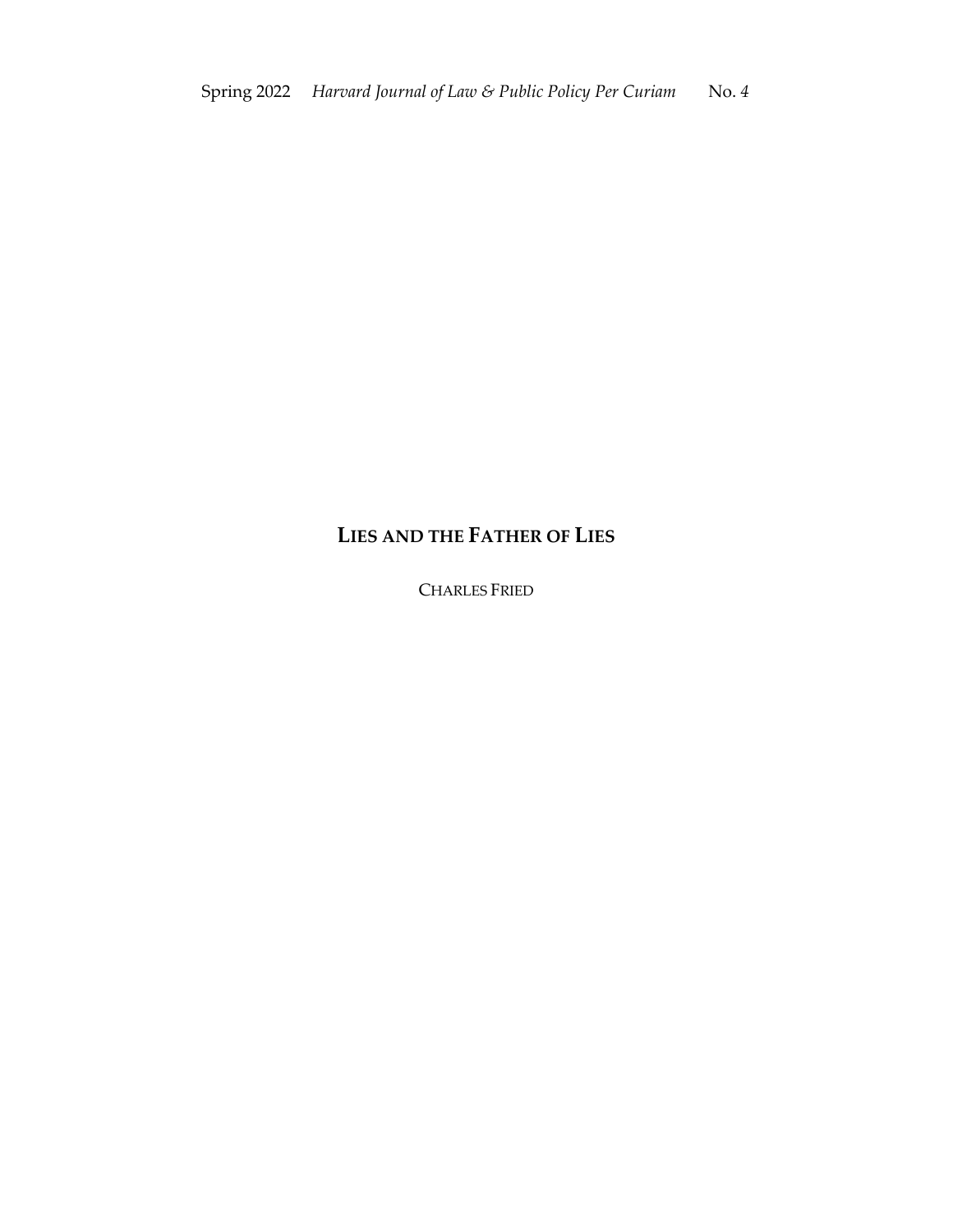## **Lies and the Father of Lies**

## **Charles Fried**

The pandemic deprived me of the pleasure of roaming the halls of Harvard Law School and chatting with my colleagues. The time saved allowed me to do some reading I somehow had never got to. One of the treasures I uncovered was Milton's *Paradise Lost.*

I am not now a religious person. I am, however, a believer in objective standards of right and wrong, in truth and the reality of love and generosity, and in beauty as the order which comes—often as a surprise—out of these. I turned to Milton for beauty and found, in addition, profound moral truths.

Let me change the register for a minute to introduce my subject. A while back NPR did interviews of Trump supporters to see what makes them tick. They spoke to one woman, an evangelical, and asked, "But, aren't you disturbed by the frequent and flagrant lying?" She gave what I would describe as the audible version of a shrug. "He's done so much for us evangelicals"—as if a practice of lying was like bad table manners, an endearing and minor foible. Well, it is not. In the public realm it is a cardinal sin—cardinal, in the etymological sense of that word: a hinge. In the public realm, the rule of law and democracy hinge on truthfulness. Even in regimes that have not been democracies, but were committed nonetheless to the rule of law—Kant thought Frederick's Prussia was such a regime—law was at least a promise that the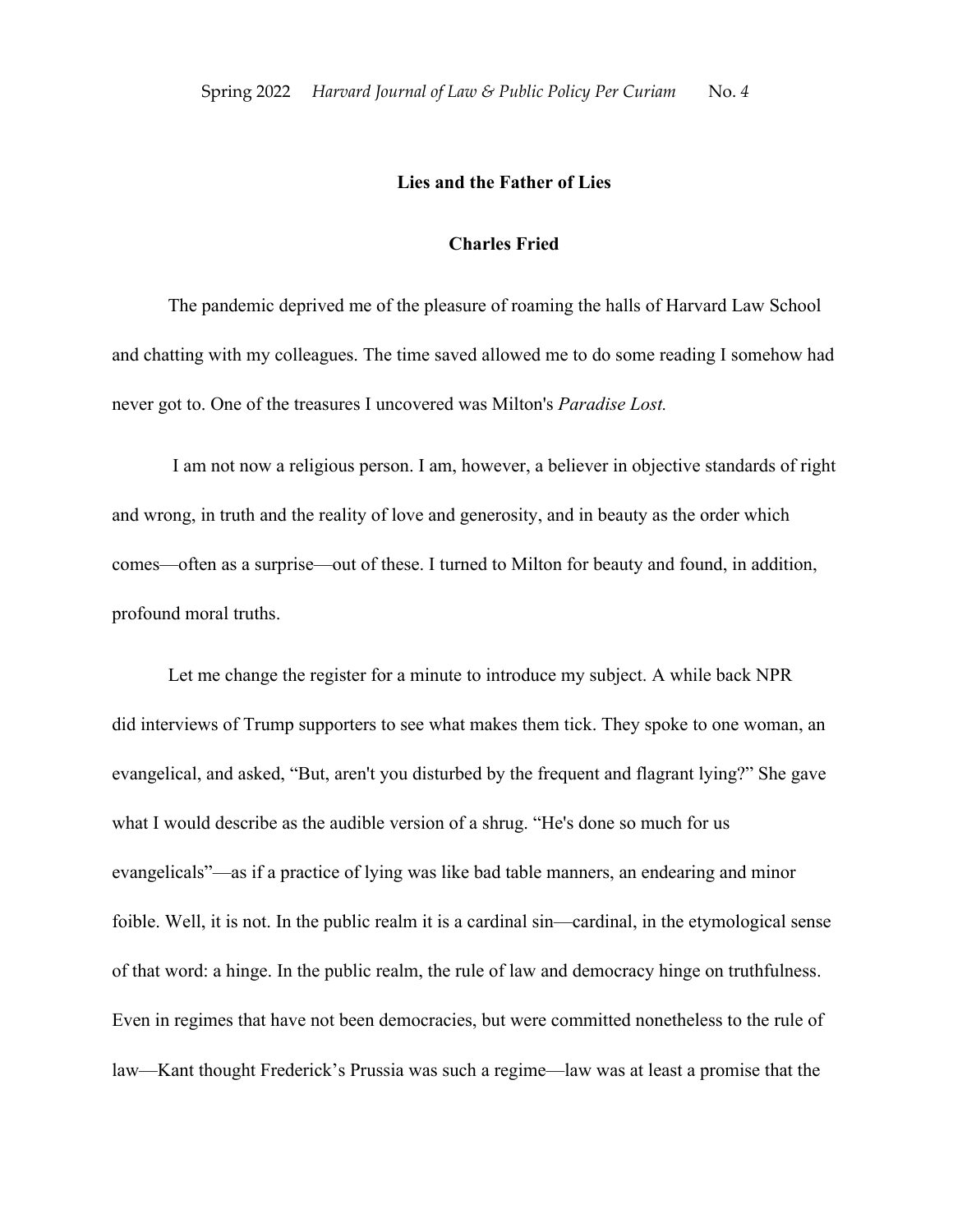government would keep, and from that promise was the assurance of a measure of liberty. And of course a promise is a commitment made through language and language can only be understood if language is intact because on the whole what is said can be believed as true. It is like currency: there are very occasionally counterfeit bills, but currency only works if there is a sturdy presumption that the bills are not phony, that they are true.

In a democracy, truth is doubly urgent. We choose our governors. Our governors necessarily have to do many things we do not understand, that we cannot probe and perhaps even should not probe. For that very reason it is important that the governors to whom we have chosen to give this authority will tell us what is happening and why it is happening. If we cannot believe them, the choice that democracy gives us is meaningless; they might stay forever.

Let me again change registers and return to Milton. Satan was named in John 8:44 "the father of lies." Why does lying rank so high among evils? Because it disables, it contradicts the defining quality of human beings: the ability to recognize truth and to act on it. In Satan's seduction of Eve was the lie that if she and Adam ate the forbidden fruit, "you shall be as gods." He elaborated, I'm a serpent. I am the lowest of creatures—I don't even have legs but must creep down on the ground. Yet I, such a low creature, ate of the fruit and now only I of all the creatures in Eden can talk to you. Just imagine the power you will have if you eat of it, because you are the very top of creation. You shall be as gods.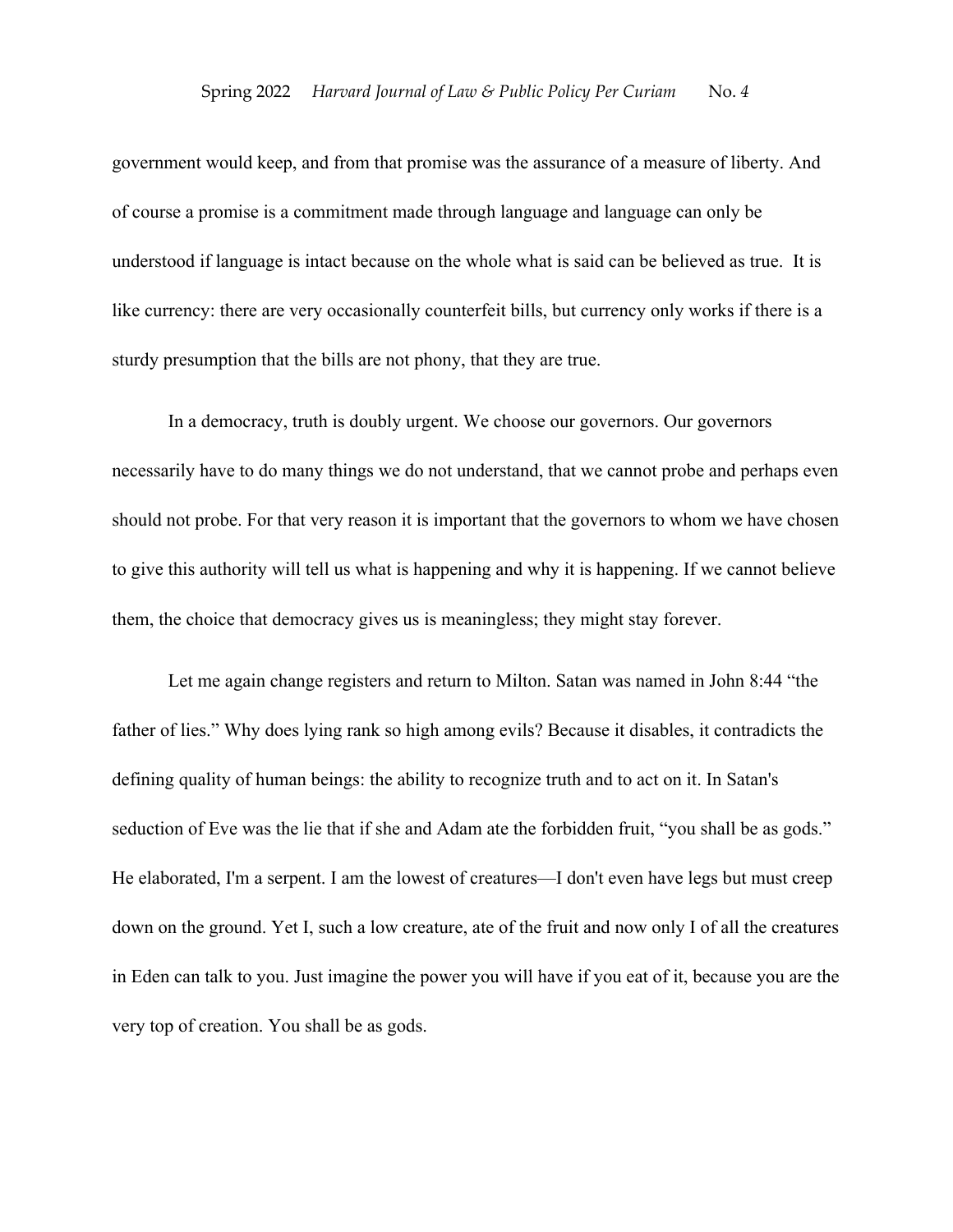There is another story in the Bible which is, in a sense, a parallel or mirror to that. The story of the Tower of Babel. As you will recall, the Babylonians, were—I don't know if Satan suggested this to them—seeking to build a tower—they were great engineers—so high that it would reach to heaven; and then they too would be as gods. They were punished for this seduction by all being made to speak in different languages. They could no longer communicate. Everything that anyone said could no longer be understood. The cooperative effort necessary to this remarkable engineering project came to a halt, as the inability to communicate disables all human effort; it makes for the inability to cooperate. And this is the extreme end of a world where lying is the norm: it is like the economy where there is no longer a presumption that the currency is genuine. In the end, the habit of lying undermines our ability to communicate even with ourselves, that is to say, to have a conscience.

That is the reason, therefore, that a casual liar is not simply like a crazy uncle one views with bemused affection. No, because somebody who is an inveterate liar debases the very currency of human thought and human collaboration. A lie is the counterfeit of truth; it is the counterfeit of the currency, which allows trust and communication and cooperation. How about the occasional lie? Well, how about the occasional counterfeit \$20 bill? If you don't do something about that, the occasional counterfeit \$20 bill becomes more and more common and pretty soon there is no currency and the money system disappears. Imagine if the Chair of the Fed were caught passing a counterfeit \$20 bill!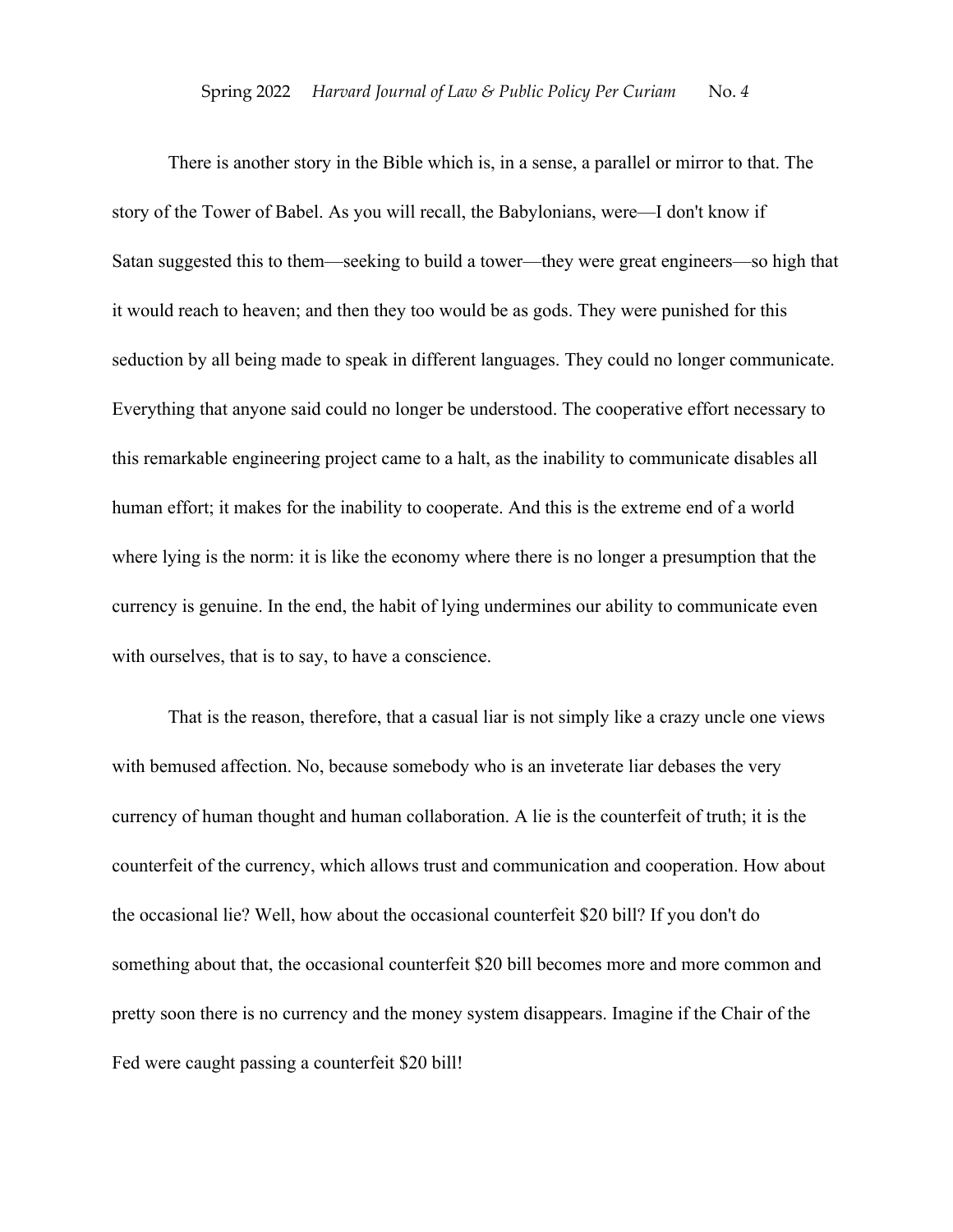Milton's Satan says that the way God's creatures embrace the truth, I embrace chaos; chaos is the child of the father of lies. In Satan's words: "Evil, be thou my good." In the poem the archangel Michael shows Adam the results of what he and Eve have done, the world of chaos they have exchanged for Paradise, a place of truth, order, and beauty. This is the world that the

father of lies has brought them:

Of Death . . . many are the ways that lead /To his grim cave, all dismal; yet to sense More terrible at the entrance, than within. /Some, as thou sawest, by violent stroke shall die; By fire, flood, famine, by intemperance more In meats and drinks, which on the earth shall bring /Diseases dire, of which a monstrous crew /Before thee shall appear; that thou mayest know /What misery the inabstinence of Eve Shall bring on Men. /Immediately a place Before his eyes appeared, sad, noisome, dark; A lazar-house it seemed; wherein were laid Numbers of all diseased; all maladies Of ghastly spasm, or racking torture, qualms Of heart-sick agony, all feverous kinds, Convulsions, epilepsies, fierce catarrhs, Intestine stone and ulcer, colic-pangs, Daemoniac phrenzy, moaping melancholy, And moon-struck madness, pining atrophy, Marasmus, and widewasting pestilence, Dropsies, and asthmas, and joint-racking rheums. Dire was the tossing, deep the groans; Despair Tended the sick busiest from couch to couch; And over them triumphant Death his dart Shook, but delayed to strike, though oft invok'd With vows, as their chief good, and final hope. (Book XI, ll. 468–493)

This is a pretty good description of the horrors of the hundreds of thousands of deaths from Covid-19, many of which brought on by the lies that Covid is no worse than a bad cold or that it can be cured by chloroquine or horse dewormer or drinking bleach. What a Milton might have shown us of the devastation of climate change! The flooded coasts, the hurricanes and heat waves, the encroaching desserts and melting ice caps, with lost farm lands and lost species and lost lives! All worsened by the lie that there is no such thing as global warming, and if there is climate change, it is not brought about by human activity.

In Ambrogio Lorenzetti's Siena frescos there is a visual representation of good and bad

government—*buon governo* and *mal governo*. In the former we are shown a thriving city, where